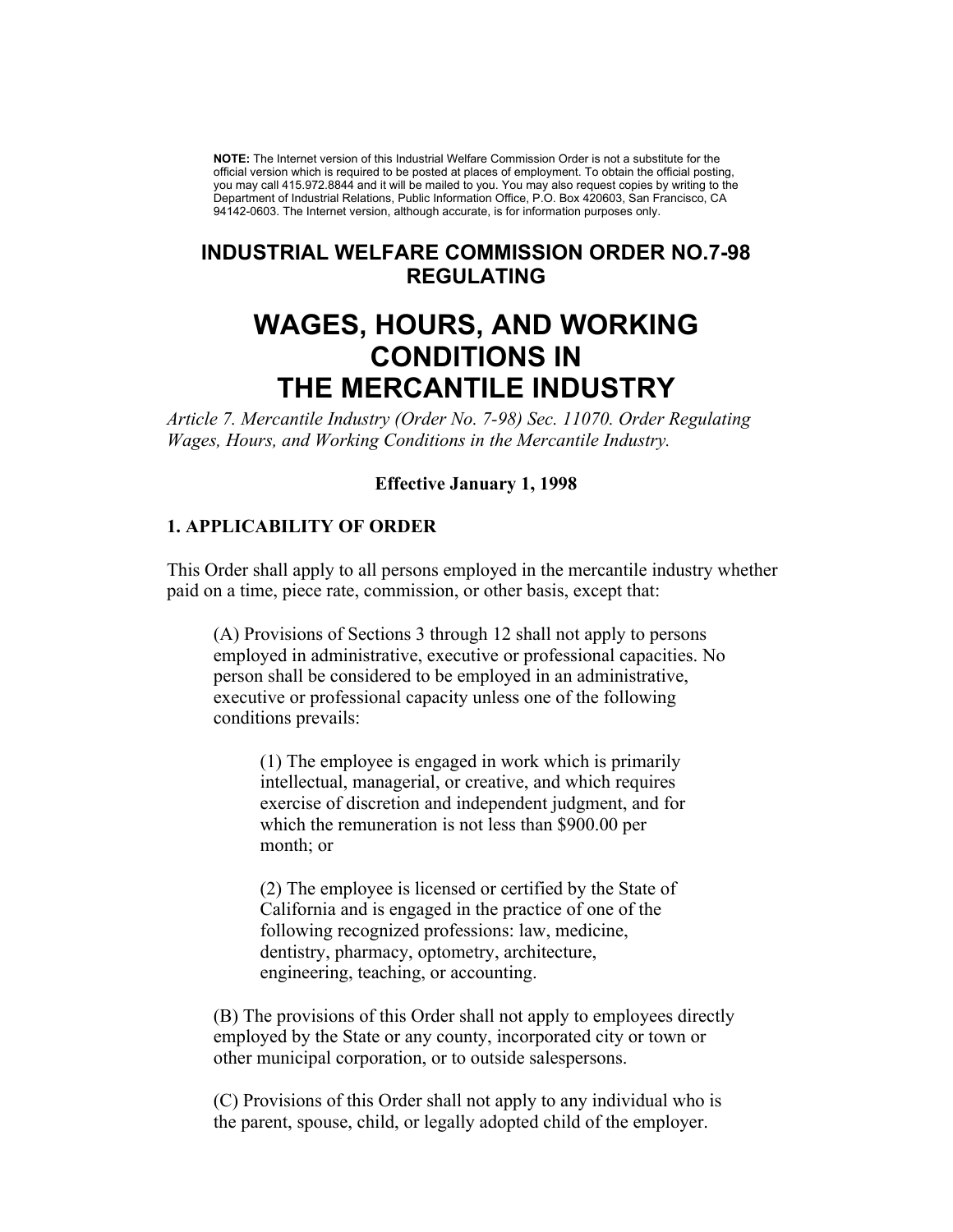## **2. DEFINITIONS**

(A) **"Commission"** means the Industrial Welfare Commission of the State of California.

(B) **"Division"** means the Division of Labor Standards Enforcement of the State of California.

(C) **"Mercantile Industry"** means any industry, business, or establishment operated for the purpose of purchasing, selling, or distributing goods or commodities at wholesale or retail; or for the purpose of renting goods or commodities.

(D) **"Employ"** means to engage, suffer, or permit to work.

(E) **"Employee"** means any person employed by an employer, and includes any lessee who is charged rent, or who pays rent for a chair, booth, or space and (1) who does not use his or her own funds to purchase requisite supplies, and (2) who does not maintain an appointment book separate and distinct from that of the establishment in which the space is located, and (3) who does not have a business license where applicable.

(F) **"Employer"** means any person as defined in Section 18 of the Labor Code, who directly or indirectly, or through an agent or any other person, employs or exercises control over the wages, hours, or working conditions of any person.

(G) **"Hours worked"** means the time during which an employee is subject to the control of an employer, and includes all the time the employee is suffered or permitted to work, whether or not required to do so.

(H) **"Minor"** means, for the purpose of this Order, any person under the age of eighteen (18) years.

(I) **"Outside Salesperson"** means any person, 18 years of age or over, who customarily and regularly works more than half the working time away from the employer's place of business selling tangible or intangible items or obtaining orders or contracts for products, services or use of facilities.

(J) **"Primarily"** as used in Section 1, Applicability, means more than one-half the employee's work time.

(K) **"Split shift"** means a work schedule which is interrupted by nonpaid non-working periods established by the employer, other than bona fide rest or meal periods.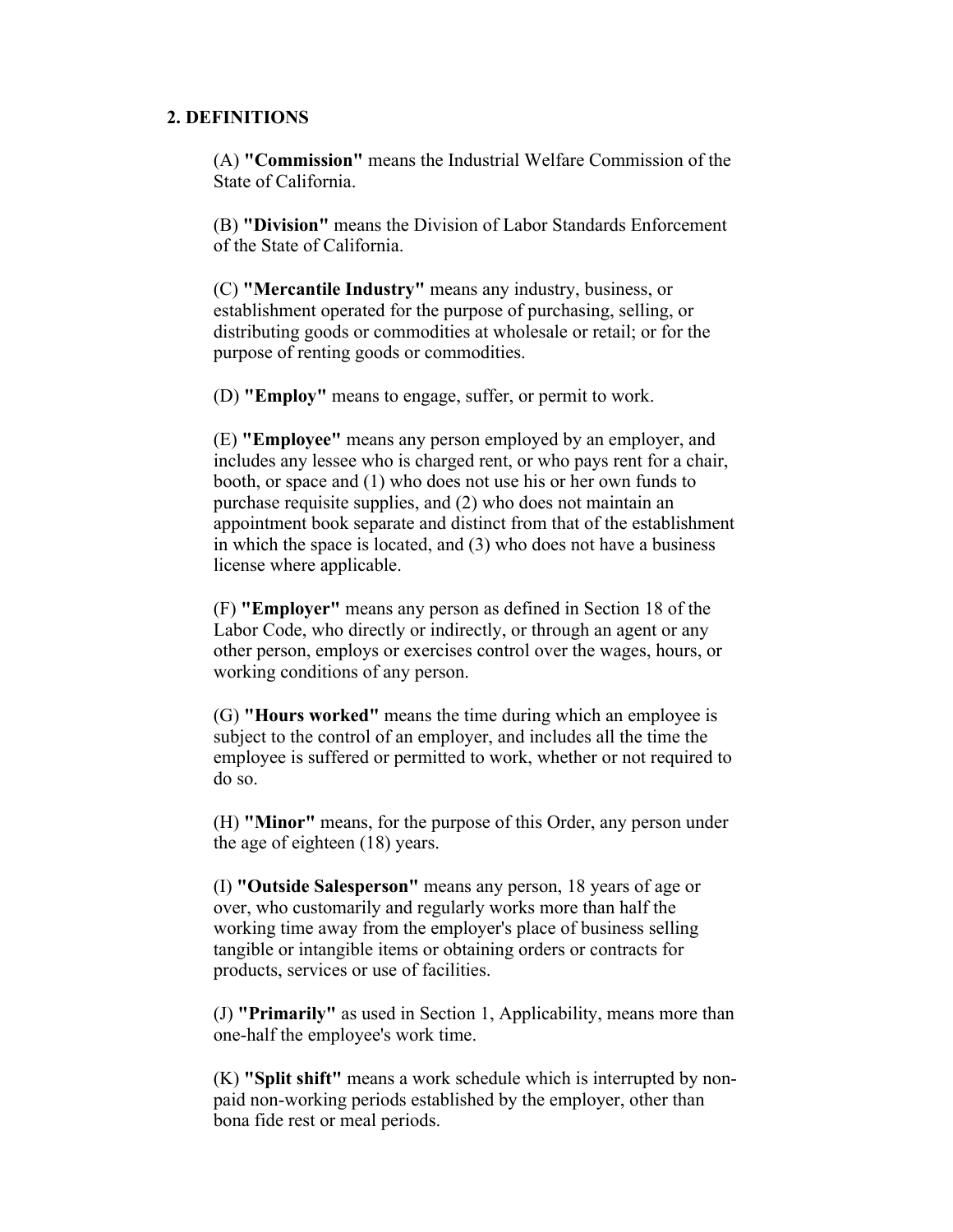(L) **"Teaching"** means, for the purpose of Section 1 of this Order, the profession of teaching under a certificate from the Commission for Teacher Preparation and Licensing.

(M) **"Wages"** (See California Labor Code, Section 200)

(N) **"Workday"** means any consecutive 24 hours beginning at the same time each calendar day.

(O) **"Workweek"** means any seven (7) consecutive days, starting with the same calendar day each week. "Workweek" is a fixed and regularly recurring period of 168 hours, seven (7) consecutive 24 hour periods.

#### **3. HOURS AND DAYS OF WORK**

(A) No employee eighteen (18) years of age or over shall be employed more than forty (40) hours in any workweek unless the employee receives one and one-half (1 1/2) times such employee's regular rate of pay for all hours worked over forty (40) hours in the workweek. No overtime pay shall be required for hours of work in excess of any daily number.

(B) Provisions of subsection (A) above shall not apply to any employee whose earnings exceed one and one-half (1 1/2) times the minimum wage if more than half  $(1/2)$  of that employee's compensation represents commissions.

(C) One and one-half (1 1/2) times a minor's regular rate of pay shall be paid for all work over forty (40) hours in any workweek except that minors sixteen (16) and seventeen (17) years old who are not required by law to attend school and may therefore be employed for the same hours as an adult are subject to subsection (A) above.

(**VIOLATIONS OF CHILD LABOR LAWS** are subject to civil penalties of from \$500 to \$10,000 as well as to criminal penalties provided herein. Refer to California Labor Code Sections 1285 to 1311 and 1390 to 1398 for additional restrictions on the employment of minors.)

(D) If a meal period occurs on a shift beginning or ending at or between the hours of 10 p.m. and 6 a.m., facilities shall be available for securing hot food or drink or for heating food or drink; and a suitable sheltered place shall be provided in which to consume such food or drink.

(E) Except as provided in subsections (C) and (D), this section shall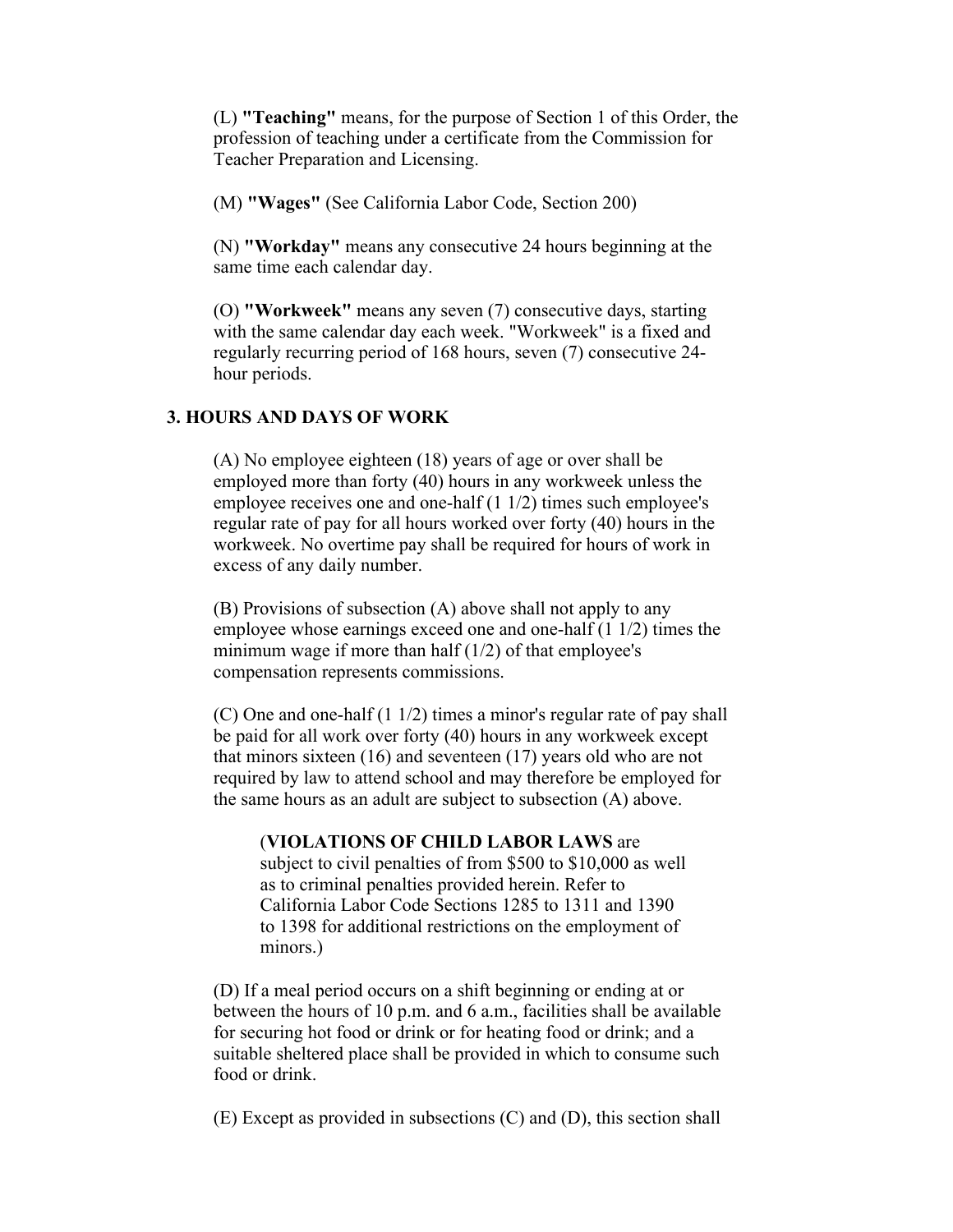not apply to any employee covered by a collective bargaining agreement if said agreement provides premium wage rates for overtime work and a cash wage rate for such employee of not less than one dollar (\$1.00) per hour more than the minimum wage.

(F) The provisions of this section are not applicable to employees whose hours of service are regulated by (1) the United States Department of Transportation Code of Federal Regulations, Title 49, Sections 395.1 to 395.13, Hours of Service of Drivers, or (2) Title 13 of the California Code of Regulations, Subchapter 6.5, Section 1200 and following sections, regulating hours of drivers.

#### **4. MINIMUM WAGES**

(A) Every employer shall pay to each employee wages not less than four dollars and seventy-five cents (\$4.75) per hour for all hours worked, effective October 1, 1996; not less than five dollars (\$5.00) per hour for all hours worked, effective March 1, 1997; not less than five dollars and fifteen cents (\$5.15) per hour for all hours worked, effective September 1, 1997; and not less than five dollars and seventy-five cents (\$5.75) per hour for all hours worked, effective March 1, 1998, except:

(1) LEARNERS. Employees 18 years of age or over, during their first one hundred and sixty (160) hours of employment in occupations in which they have no previous similar or related experience, may be paid not less than eighty-five percent (85%) of the minimum wage rounded to the nearest nickel.

(2) MINORS may be paid not less than eighty-five percent (85%) of the minimum wage rounded to the nearest nickel provided that the number of minors employed at said lesser rate shall not exceed twenty-five percent (25%) of the persons regularly employed in the establishment. An employer of less than ten (10) persons may employ three (3) minors at said lesser rate. The twenty-five percent (25%) limitation on the employment of minors shall not apply during school vacations.

> **NOTE:** Under certain conditions, the full minimum wage may be required for minors. See Labor Code Section 1391.2 (b).

(B) Every employer shall pay to each employee, on the established payday for the period involved, not less than the applicable minimum wage for all hours worked in the payroll period, whether the remuneration is measured by time, piece, commission, or otherwise.

(C) When an employee works a split shift, one hour's pay at the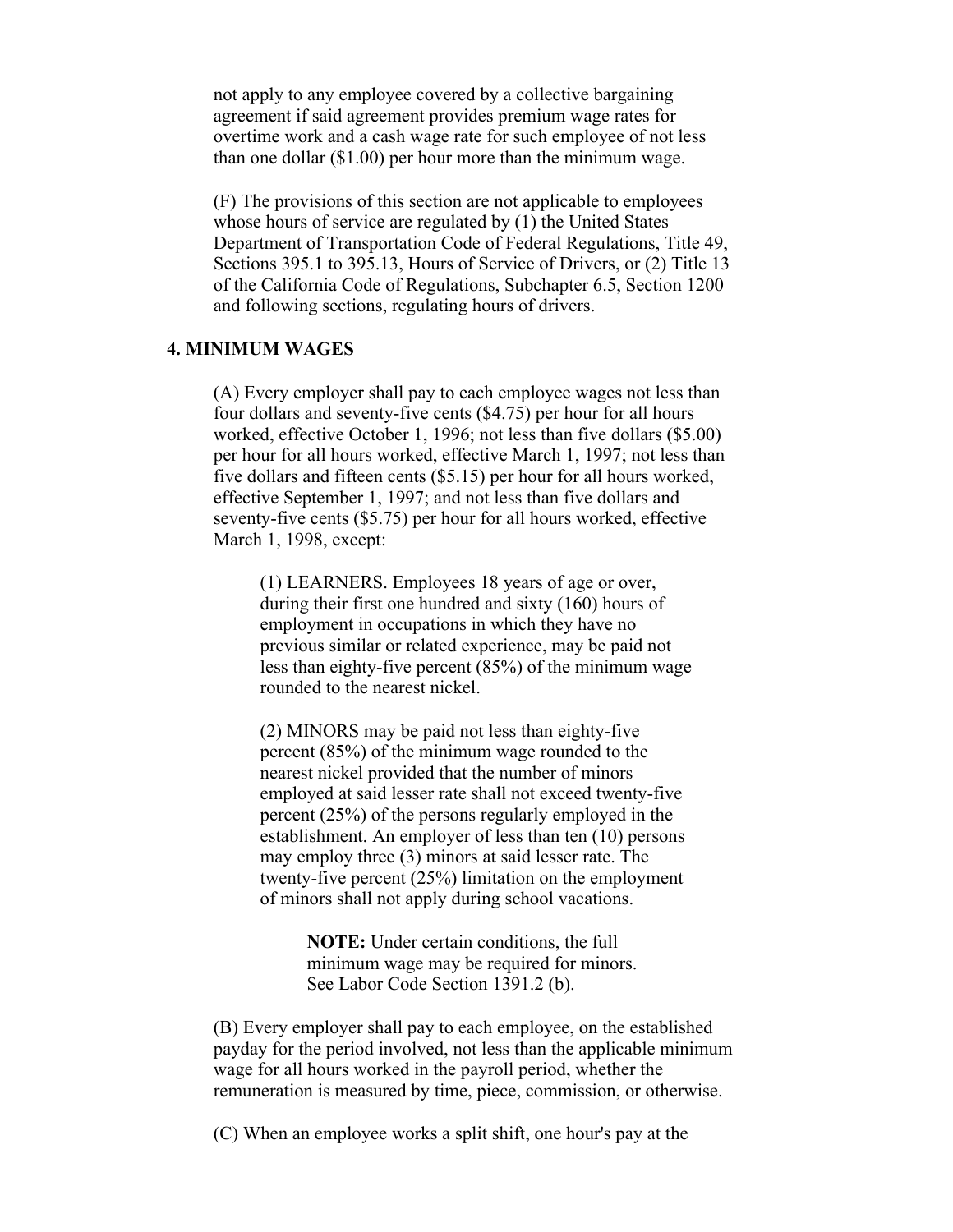minimum wage shall be paid in addition to the minimum wage for that workday, except when the employee resides at the place of employment.

(D) The provisions of this section shall not apply to apprentices regularly indentured under the State Division of Apprenticeship Standards.

## **5. REPORTING TIME PAY**

(A) Each workday an employee is required to report for work and does report, but is not put to work or is furnished less than half said employee's usual or scheduled day's work, the employee shall be paid for half the usual or scheduled day's work, but in no event for less than two (2) hours nor more than four (4) hours, at the employee's regular rate of pay, which shall not be less than the minimum wage.

(B) If an employee is required to report for work a second time in any one workday and is furnished less than two hours of work on the second reporting, said employee shall be paid for two hours at the employee's regular rate of pay, which shall not be less than the minimum wage.

(C) The foregoing reporting time pay provisions are not applicable when:

(1) Operations cannot commence or continue due to threats to employees or property; or when recommended by civil authorities; or

(2) Public utilities fail to supply electricity, water, or gas, or there is a failure in the public utilities, or sewer system; or

(3) The interruption of work is caused by an Act of God or other cause not within the employer's control.

(D) This section shall not apply to an employee on paid standby status who is called to perform assigned work at a time other than the employee's scheduled reporting time.

## **6. LICENSES FOR HANDICAPPED WORKERS**

A license may be issued by the Division authorizing employment of a person whose earning capacity is impaired by physical disability or mental deficiency at less than the minimum wage. Such licenses shall be granted only upon joint application of employer and employee and employee's representative if any.

A special license may be issued to a nonprofit organization such as a sheltered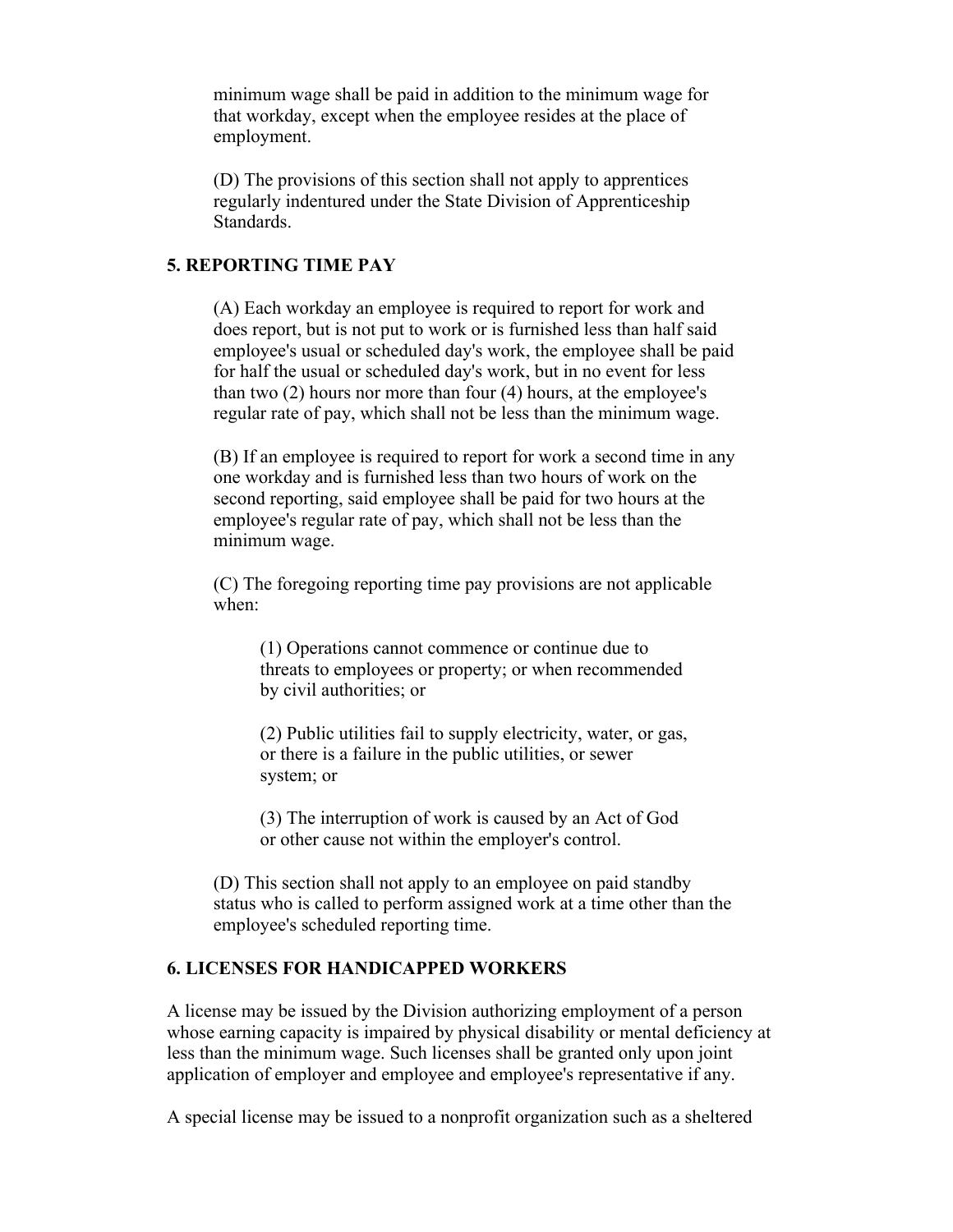workshop or rehabilitation facility fixing special minimum rates to enable the employment of such persons without requiring individual licenses of such employees.

All such licenses and special licenses shall be renewed on a yearly basis or more frequently at the discretion of the Division.

(See California Labor Code, Sections 1191 and 1191.5.)

## **7. RECORDS**

(A) Every employer shall keep accurate information with respect to each employee including the following:

(1) Full name, home address, occupation and social security number.

(2) Birthdate, if under 18 years, and designation as a minor.

(3) Time records showing when the employee begins and ends each work period. Meal periods, split shift intervals and total daily hours worked shall also be recorded. Meal periods during which operations cease and authorized rest periods need not be recorded.

(4) Total wages paid each payroll period, including value of board, lodging, or other compensation actually furnished to the employee.

(5) Total hours worked in the payroll period and applicable rates of pay. This information shall be made readily available to the employee upon reasonable request.

(6) When a piece rate or incentive plan is in operation, piece rates or an explanation of the incentive plan formula shall be provided to employees. An accurate production record shall be maintained by the employer.

(B) Every employer shall semimonthly or at the time of each payment of wages furnish each employee, either as a detachable part of the check, draft, or voucher paying the employee's wages, or separately, an itemized statement in writing showing: (1) all deductions; (2) the inclusive dates of the period for which the employee is paid; (3) the name of the employee or the employee's social security number; and (4) the name of the employer, provided all deductions made on written orders of the employee may be aggregated and shown as one item.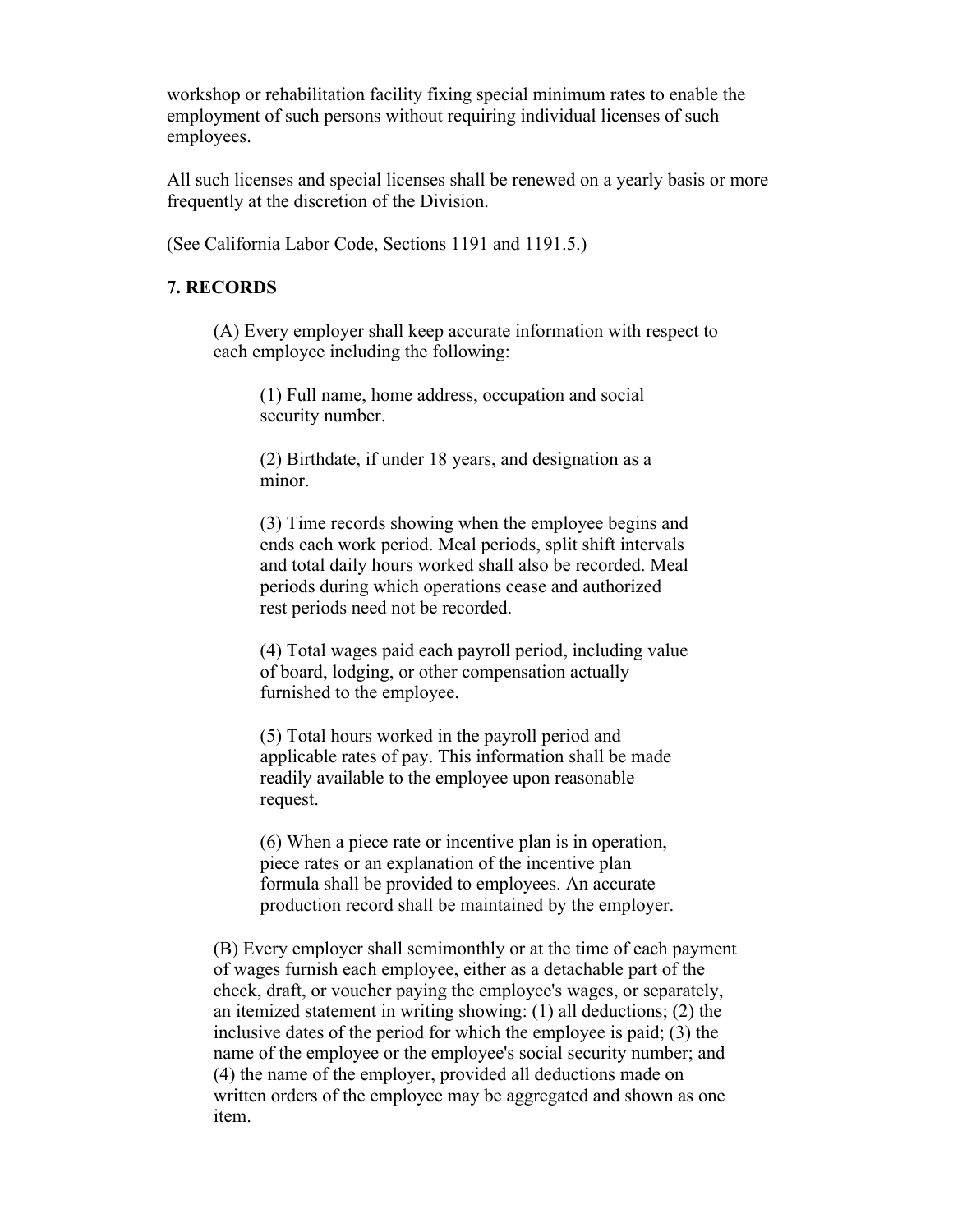(C) All required records shall be in the English language and in ink or other indelible form, properly dated, showing month, day and year, and shall be kept on file by the employer for at least three years at the place of employment or at a central location within the State of California. An employee's records shall be available for inspection by the employee upon reasonable request.

(D) Clocks shall be provided in all major work areas or within reasonable distance thereto insofar as practicable.

#### **8. CASH SHORTAGE AND BREAKAGE**

No employer shall make any deduction from the wage or require any reimbursement from an employee for any cash shortage, breakage, or loss of equipment, unless it can be shown that the shortage, breakage, or loss is caused by a dishonest or willful act, or by the gross negligence of the employee.

[The former second sentence which was part of this section, effective January 1, 1980, was removed, effective April 24, 1989, based on a judicial determination that it was inconsistent with California law and, therefore, invalid and unenforceable. P*eople v. Industrial Welfare Commission et al.*, Santa Cruz Superior Court No. 85071.]

#### **9. UNIFORMS AND EQUIPMENT**

(A) When uniforms are required by the employer to be worn by the employee as a condition of employment, such uniforms shall be provided and maintained by the employer. The term "uniform" includes wearing apparel and accessories of distinctive design or color.

**NOTE:** This section shall not apply to protective apparel regulated by the Occupational Safety and Health Standards Board.

(B) When tools or equipment are required by the employer or are necessary to the performance of a job, such tools and equipment shall be provided and maintained by the employer, except that an employee whose wages are at least two (2) times the minimum wage may be required to provide and maintain hand tools and equipment customarily required by the trade or craft. Notwithstanding any other provision of this section, employees in beauty salons, schools of beauty culture offering beauty care to the public for a fee, and barber shops may be required to furnish their own manicure implements, curling irons, rollers, clips, hair-cutting scissors, combs, air-combs, blowers, razors, and eyebrow tweezers. This subsection (B) shall not apply to apprentices regularly indentured under the State Division of Apprenticeship Standards.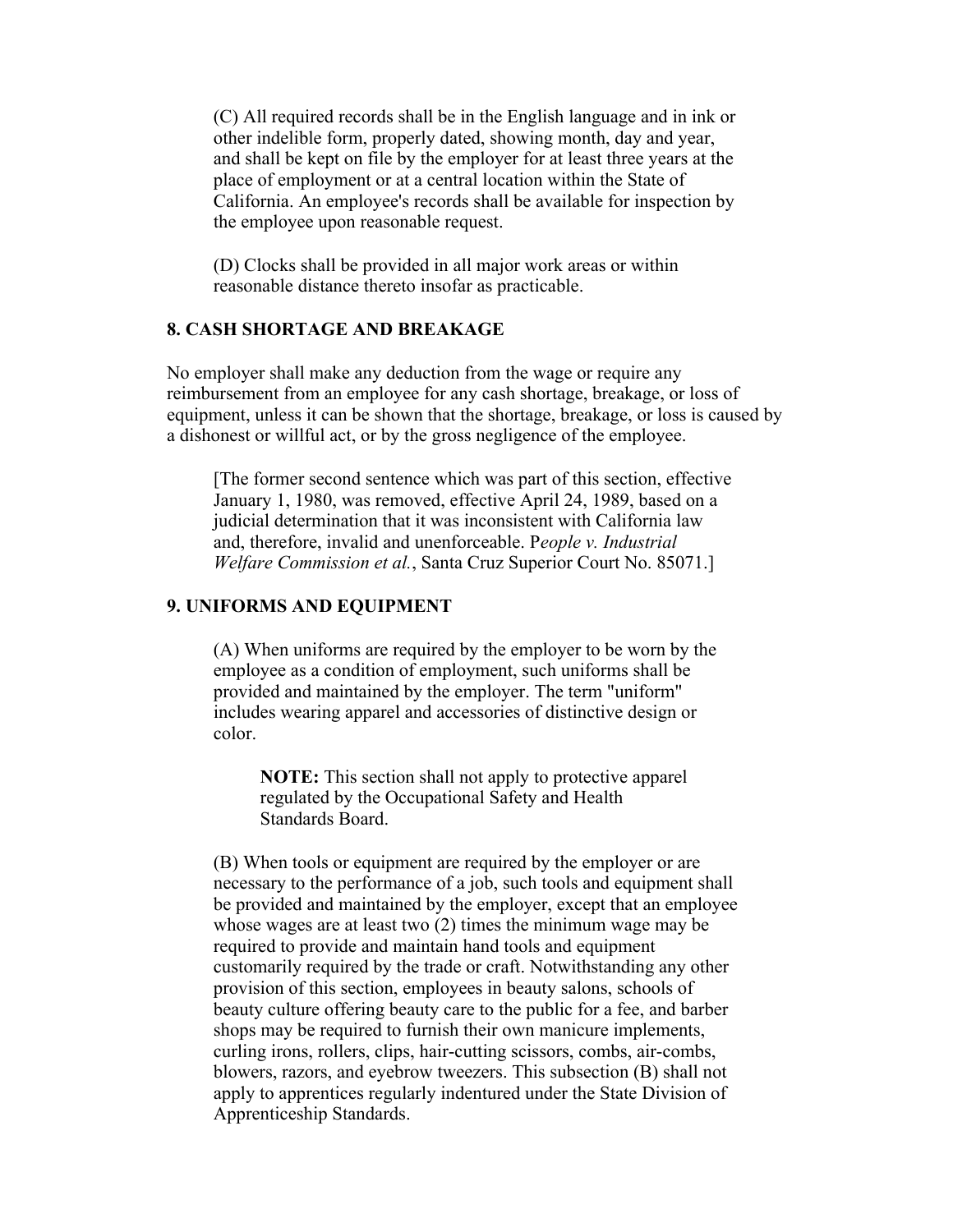**NOTE:** This section shall not apply to protective equipment and safety devices on tools regulated by the Occupational Safety and Health Standards Board.

(C) A reasonable deposit may be required as security for the return of the items furnished by the employer under provisions of subsections (A) and (B) of this section upon issuance of a receipt to the employee for such deposit. Such deposits shall be made pursuant to Section 400 and following of the Labor Code or an employer with the prior written authorization of the employee may deduct from the employee's last check the cost of an item furnished pursuant to (A) and (B) above in the event said item is not returned. No deduction shall be made at any time for normal wear and tear. All items furnished by the employer shall be returned by the employee upon completion of the job.

## **10. MEALS AND LODGING**

(A) **"Meal"** means an adequate, well-balanced serving of a variety of wholesome, nutritious foods.

**"Lodging"** means living accommodations available to the employee for full-time occupancy which are adequate, decent, and sanitary according to usual and customary standards. Employees shall not be required to share a bed.

(B) Meals or lodging may not be credited against the minimum wage without a voluntary written agreement. When credit for meals or lodging is used to meet part of the employer's minimum wage obligation, the amounts so credited may not be more than the following:

|                                                                                                                                       | Effective<br>January 1, 1998 | Effective<br>March 1,<br>1998 |
|---------------------------------------------------------------------------------------------------------------------------------------|------------------------------|-------------------------------|
| Room occupied alone                                                                                                                   | $$24.25$ per<br>week         | $$27.05$ per<br>week          |
| Room shared                                                                                                                           | $$20.00$ per<br>week         | $$22.30$ per<br>week          |
| Apartment--two-thirds $(2/3)$ of the<br>ordinary rental value, and in no event<br>more than                                           | \$290.80<br>per month        | \$324.70<br>per month         |
| Where a couple are both employed by<br>the employer, two-thirds $(2/3)$ of the<br>ordinary rental value, and in no event<br>more than | \$430.20<br>per month        | \$480.30<br>per month         |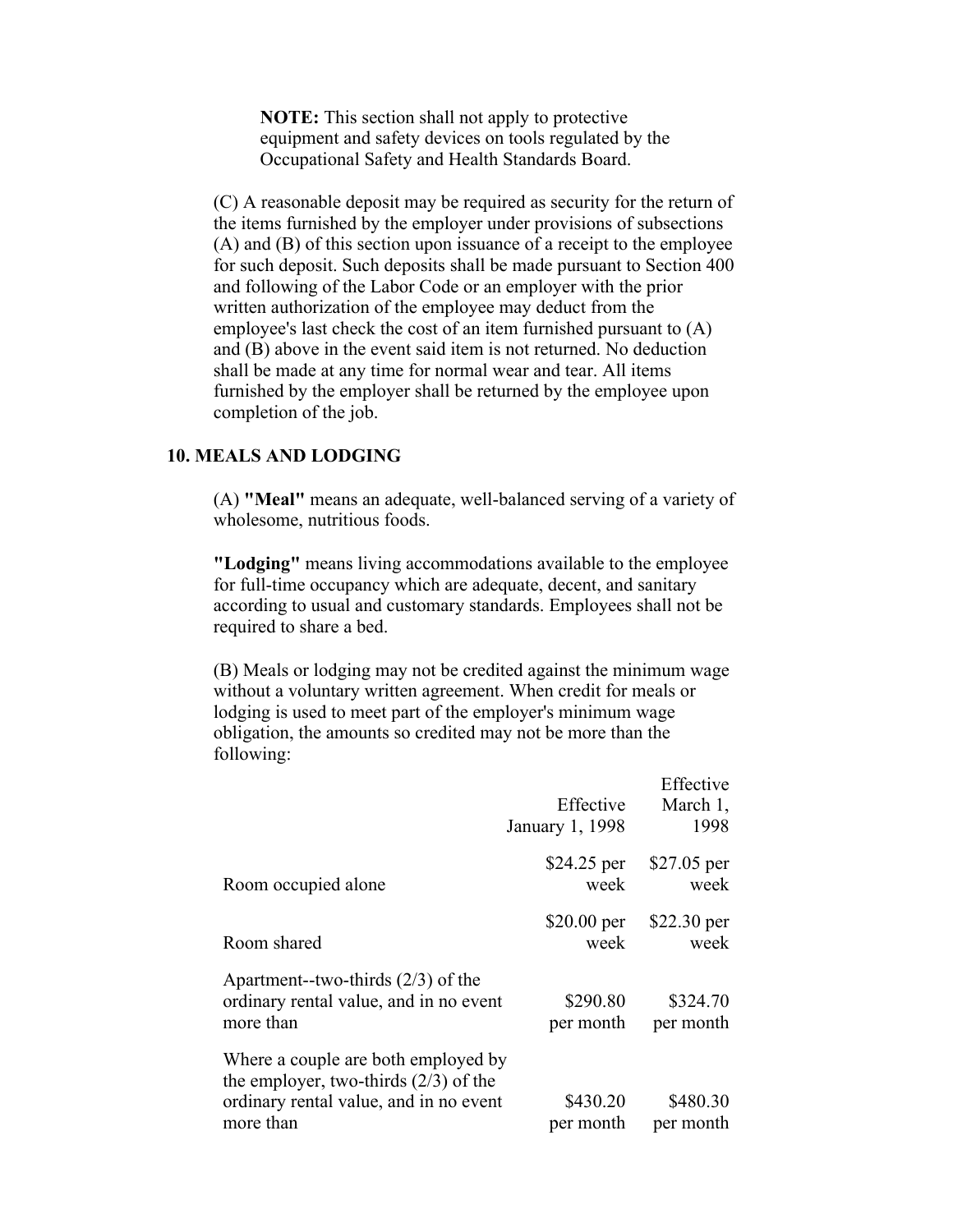| Meals:           |        |        |
|------------------|--------|--------|
| <b>Breakfast</b> | \$1.80 | \$2.05 |
| Lunch            | \$2.55 | \$2.85 |
| Dinner           | \$3.40 | \$3.80 |

(C) Meals evaluated as part of the minimum wage must be bona fide meals consistent with the employee's work shift. Deductions shall not be made for meals not received nor lodging not used.

(D) If, as a condition of employment, the employee must live at the place of employment or occupy quarters owned or under the control of the employer, then the employer may not charge rent in excess of the values listed herein.

#### **11. MEAL PERIODS**

(A) No employer shall employ any person for a work period of more than five (5) hours without a meal period of not less than thirty (30) minutes, except that when a work period of not more than six (6) hours will complete the day's work the meal period may be waived by mutual consent of employer and employee. Unless the employee is relieved of all duty during a thirty (30) minute meal period, the meal period shall be considered an "on duty" meal period and counted as time worked. An "on duty" meal period shall be permitted only when the nature of the work prevents an employee from being relieved of all duty and when by written agreement between the parties an onthe-job paid meal period is agreed to.

(B) In all places of employment where employees are required to eat on the premises, a suitable place for that purpose shall be designated.

(C) Notwithstanding any other provision of this order, employees who work shifts in excess of eight  $(8)$  total hours in a workday may voluntarily waive their right to a meal period. In order to be valid, any such waiver must be documented in a written agreement that is voluntarily signed by both the employee and the employer. The employee may revoke the waiver at any time by providing the employer at least one day's written notice. The employee shall be fully compensated for all working time, including any on-the-job meal period, while such a waiver is in effect.

## **12. REST PERIODS**

Every employer shall authorize and permit all employees to take rest periods, which insofar as practicable shall be in the middle of each work period. The authorized rest period time shall be based on the total hours worked daily at the rate of ten (10) minutes net rest time per four (4) hours or major fraction thereof.

However, a rest period need not be authorized for employees whose total daily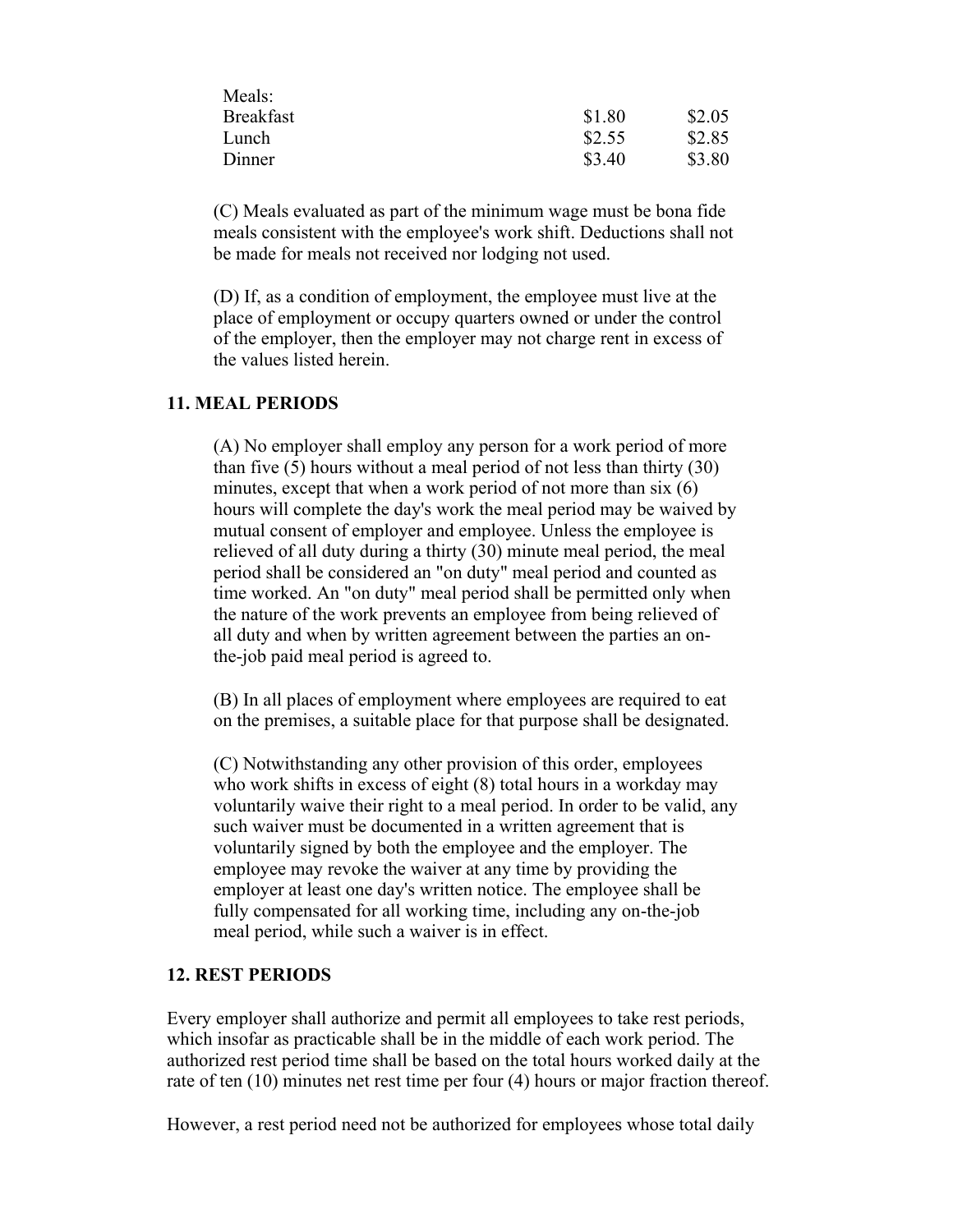work time is less than three and one-half (3 1/2) hours. Authorized rest period time shall be counted as hours worked for which there shall be no deduction from wages.

#### **13. CHANGE ROOMS AND RESTING FACILITIES**

(A) Employers shall provide suitable lockers, closets, or equivalent for the safekeeping of employees' outer clothing during working hours, and when required, for their work clothing during nonworking hours. When the occupation requires a change of clothing, change rooms or equivalent space shall be provided in order that employees may change their clothing in reasonable privacy and comfort. These rooms or spaces may be adjacent to but shall be separate from toilet rooms and shall be kept clean.

**NOTE:** This section shall not apply to change rooms and storage facilities regulated by the Occupational Safety and Health Standards Board.

(B) Suitable resting facilities shall be provided in an area separate from the toilet rooms and shall be available to employees during work hours.

#### **14. SEATS**

(A) All working employees shall be provided with suitable seats when the nature of the work reasonably permits the use of seats.

(B) When employees are not engaged in the active duties of their employment and the nature of the work requires standing, an adequate number of suitable seats shall be placed in reasonable proximity to the work area, and employees shall be permitted to use such seats when it does not interfere with the performance of their duties.

## **15. TEMPERATURE**

(A) The temperature maintained in each work area shall provide reasonable comfort consistent with industry-wide standards for the nature of the process and the work performed.

(B) If excessive heat or humidity is created by the work process, the employer shall take all feasible means to reduce such excessive heat or humidity to a degree providing reasonable comfort. Where the nature of the employment requires a temperature of less than  $60^{\circ}$  F., a heated room shall be provided to which employees may retire for warmth and such room shall be maintained at not less than 68<sup>°</sup>

(C) A temperature of not less than 68° shall be maintained in the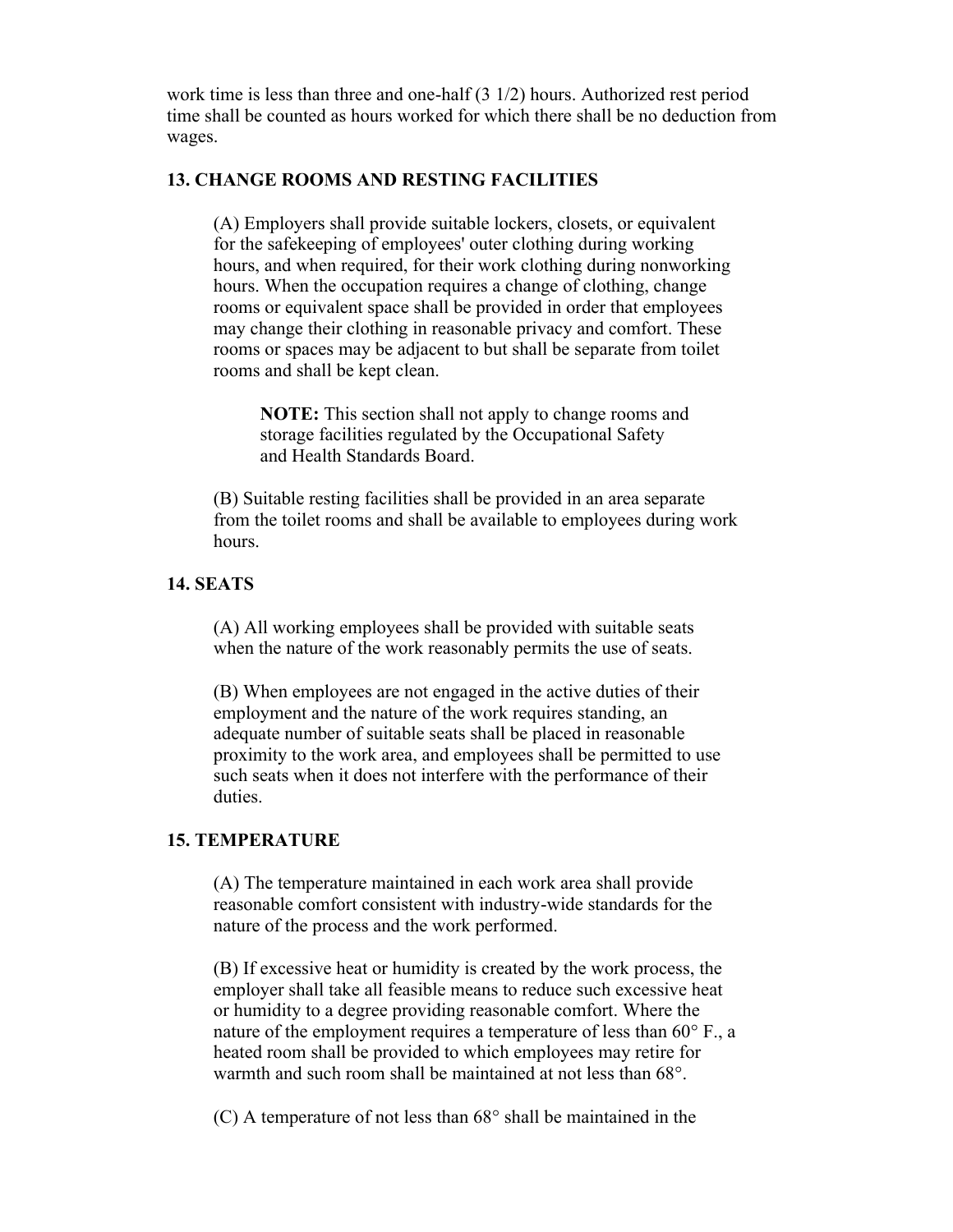toilet rooms, resting rooms, and change rooms during hours of use.

(D) Federal and State energy guidelines shall prevail over any conflicting provision of this section.

## **16. ELEVATORS**

Adequate elevator, escalator or similar service consistent with industry-wide standards for the nature of the process and the work performed shall be provided when employees are employed four floors or more above or below ground level.

## **17. EXEMPTIONS**

If, in the opinion of the Division after due investigation, it is found that the enforcement of any provision contained in Section 7, Records; Section 11, Meal Periods; Section 12, Rest Periods; Section 13, Change Rooms and Resting Facilities; Section 14, Seats; Section 15, Temperature; or Section 16, Elevators, would not materially affect the welfare or comfort of employees and would work an undue hardship on the employer, exemption may be made at the discretion of the Division. Such exemptions shall be in writing to be effective and may be revoked after reasonable notice is given in writing. Application for exemption shall be made by the employer or by the employee and/or the employee's representative to the Division in writing. A copy of the application shall be posted at the place of employment at the time the application is filed with the Division.

## **18. FILING REPORTS**

(See California Labor Code, Section 1174(a))

## **19. INSPECTION**

(See California Labor Code, Section 1174)

## **20. PENALTIES**

(See California Labor Code, Section 1199)

## **21. SEPARABILITY**

If the application of any provision of this Order, or any section, subsection, subdivision, sentence, clause, phrase, word, or portion of this Order should be held invalid or unconstitutional or unauthorized or prohibited by statute, the remaining provisions thereof shall not be affected thereby, but shall continue to be given full force and effect as if the part so held invalid or unconstitutional had not been included herein.

## **22. POSTING OF ORDER**

Every employer shall keep a copy of this Order posted in an area frequented by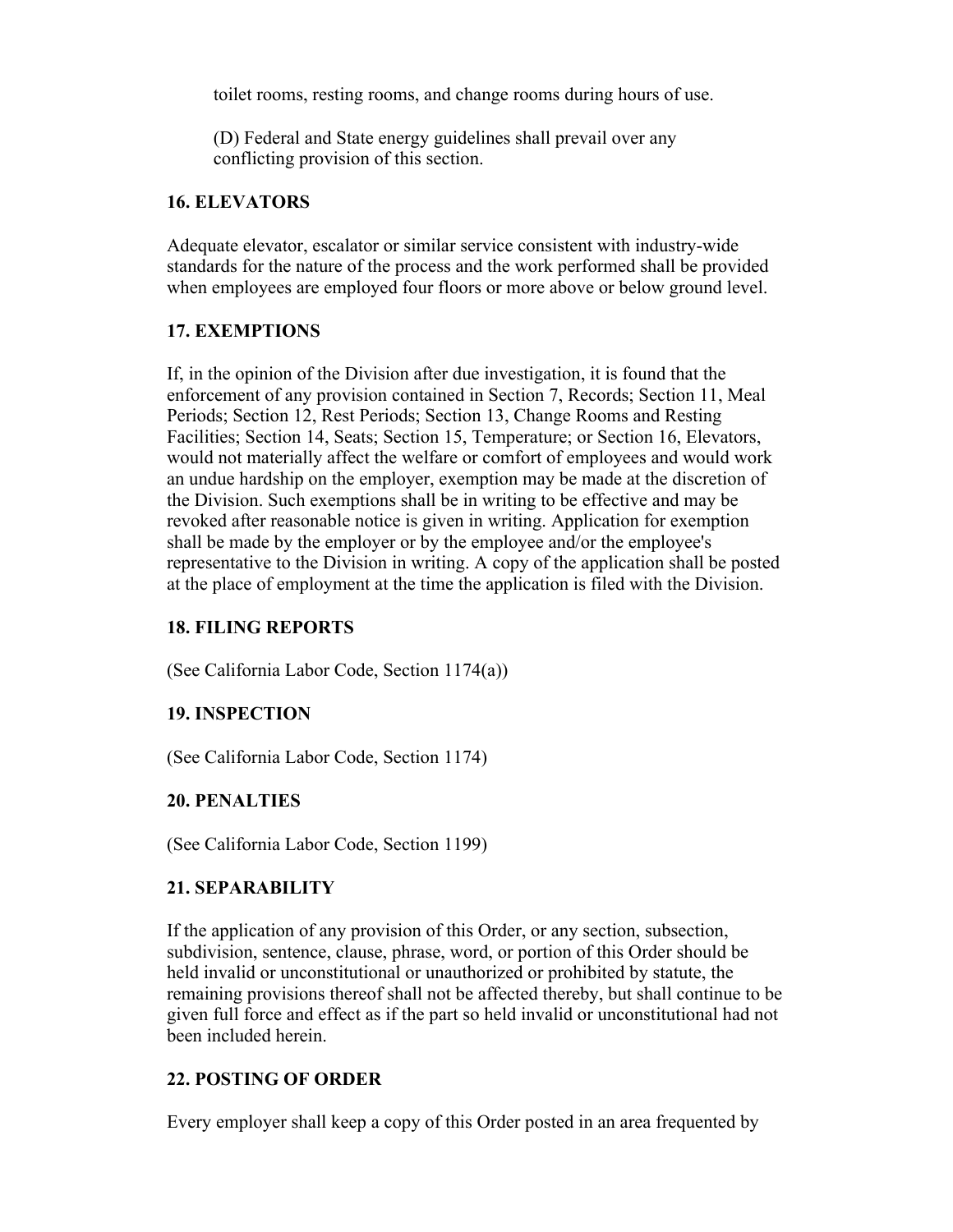employees where it may be easily read during the work day. Where the location of work or other conditions make this impractical, every employer shall keep a copy of this Order and make it available to every employee upon request.

#### **EXCERPTS FROM THE LABOR CODE**

**Section 98.6.** (a) No person shall discharge or in any manner discriminate against any employee because such employee has filed any bona fide complaint or claim or instituted or caused to be instituted any proceeding under or relating to his rights, which are under the jurisdiction of the Labor Commissioner, or has testified or is about to testify in any such proceeding or because of the exercise by such employee on behalf of himself or others of any rights afforded him.

(b) Any employee who is discharged, threatened with discharge, demoted, suspended, or in any other manner discriminated against in the terms and conditions of such employment because such employee has made a bona fide complaint or claim to the division pursuant to this part shall be entitled to reinstatement and reimbursement for lost wages and work benefits caused by such acts of the employer. Any employer who willfully refuses to hire, promote, or otherwise restore an employee or former employee who has been determined to be eligible for such rehiring or promotion by a grievance procedure, arbitration or hearing authorized by law, is guilty of a misdemeanor.

**Note:** Nothing in this act shall be construed to entitle an employee to reinstatement or reimbursement for lost wages or work benefits if such employee willfully misrepresents any facts to support a complaint or claim filed with the Labor Commissioner.

**Section 200.** As used in this article: (a) "Wages" includes all amounts for labor performed by employees of every description, whether the amount is fixed or ascertained by the standard of time, task, piece, commission basis, or other method of calculation.

**Section 201.** If an employer discharges an employee, the wages earned and unpaid at the time of discharge are due and payable immediately.

**Section 202.** If an employee not having a written contract for a definite period quits his employment, his wages shall become due and payable not later than 72 hours thereafter, unless the employee has given 72 hours previous notice of his intention to quit, in which case the employee is entitled to his wages at the time of quitting.

**Section 204.1.** Commission wages paid to any person employed by an employer licensed as a vehicle dealer by the Department of Motor Vehicles are due and payable once during each calendar month on a day designated in advance by the employer as the regular payday. Commission wages are compensation paid to any person for services rendered in the sale of such employer's property or services and based proportionately upon the amount or value thereof.

**Section 226.** (a) Every employer shall semimonthly, or at the time of each payment of wages, furnish each of his or her employees either as a detachable part of the check, draft, or voucher paying the employee's wages, or separately when wages are paid by personal check or cash, an itemized statement in writing showing: (1) gross wages earned; (2) total hours worked by each employee whose compensation is based on an hourly wage; (3) all deductions; provided, that all deductions made on written orders of the employee may be aggregrated and shown as one item; (4) net wages earned; (5) the inclusive dates of the period for which the employee is paid; (6) the name of the employee and his or her social security number; and (7) the name and address of the legal entity which is the employer.

**Section 1174.** Every person employing labor in this state shall: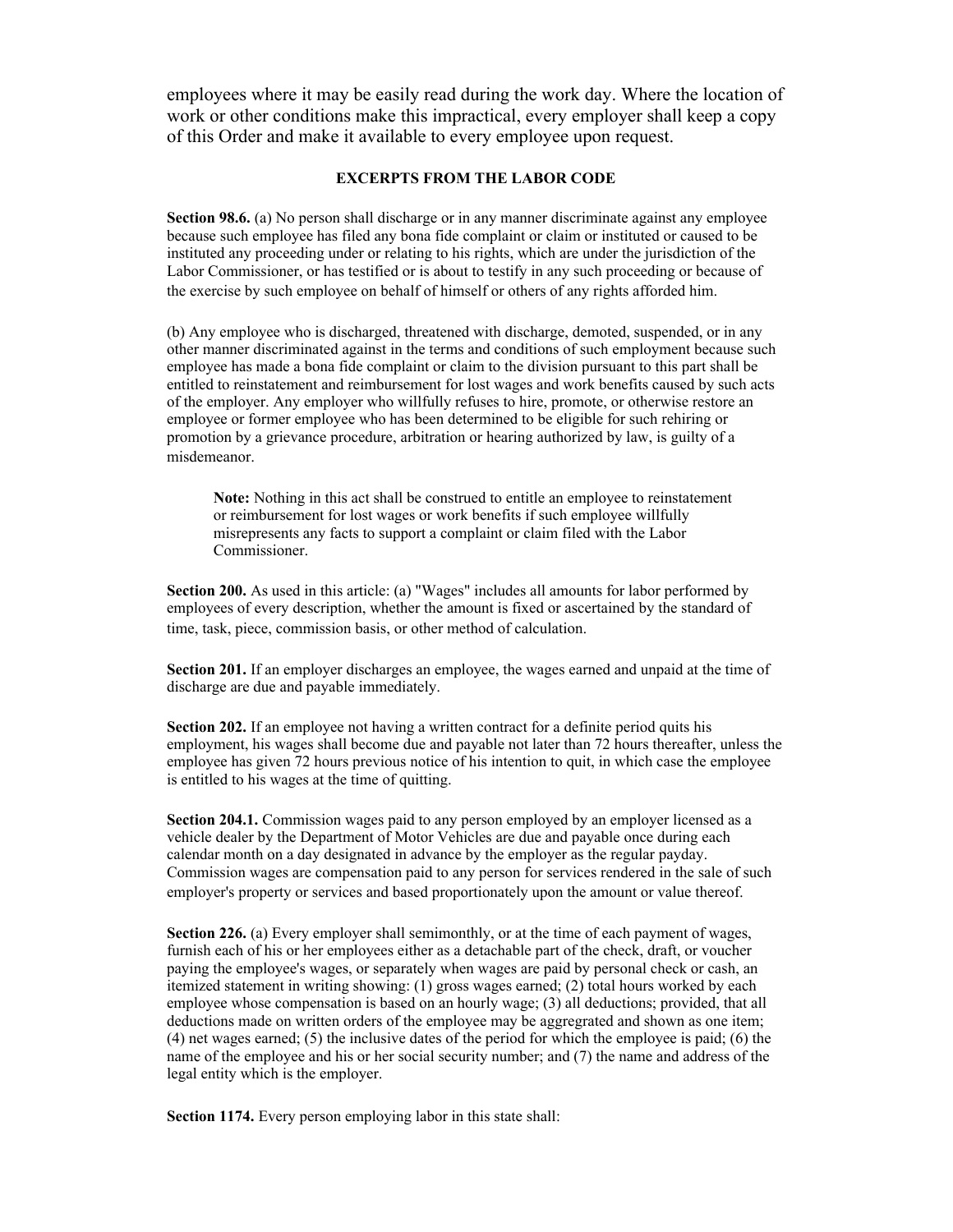(a) Furnish to the commission, at its request, reports or information which the commission requires to carry out this chapter. Such reports and information shall be verified if required by the commission or any member thereof.

(b) Allow any member of the commission or the employees of the Division of Labor Standards Enforcement free access to the place of business or employment of such person to secure any information or make any investigation which they are authorized by this chapter to ascertain or make. The commission may inspect or make excerpts, relating to the employment of employees, from the books, reports, contracts, payrolls, documents, or papers of such person.

**Section 1191.** For any occupation in which a minimum wage has been established, the commission may issue to an employee who is mentally or physically handicapped, or both, a special license authorizing the employment of the licensee for a period not to exceed one year from date of issue, at a wage less than the legal minimum wage. The commission shall fix a special minimum wage for the licensee. Such license may be renewed on a yearly basis.

**Section 1191.5.** Notwithstanding the provisions of Section 1191, the commission may issue a special license to a nonprofit organization such as a sheltered workshop or rehabilitation facility to permit the employment of employees who have been determined by the commission to meet the requirements in Section 1191 without requiring individual licenses of such employees. The commission shall fix a special minimum wage for such employees. The special license for the nonprofit corporation shall be renewed on a yearly basis, or more frequently as determined by the commission.

**Section 1199.** Every employer or other person acting either individually or as an officer, agent, or employee of another person is guilty of a misdemeanor and is punishable by a fine of not less than one hundred dollars (\$100) or by imprisonment for not less than 30 days, or by both, who does any of the following:

(a) Requires or causes any employee to work for longer hours than those fixed, or under conditions of labor prohibited by an order of the commission.

(b) Pays or causes to be paid to any employee a wage less than the minimum fixed by an order of the commission.

(c) Violates or refuses or neglects to comply with any provision of this chapter or any order or ruling of the commission.

**Section 1391.2.** (a) Notwithstanding Sections 1391 and 1391.1, any minor under 18 years of age who has been graduated from a high school maintaining a four-year course above the eighth grade of the elementary schools, or who has had an equal amount of education in a private school or by private tuition, or who has been awarded a certificate of proficiency pursuant to Section 48412 of the Education Code, may be employed for the same hours as an adult may be employed in performing the same work.

(b) Notwithstanding the provisions of the orders of the Industrial Welfare Commission, no employer shall pay any minor described in this section in his employ at wage rates less than the rates paid to adult employees in the same establishment for the same quantity and quality of the same classification of work; provided, however, that nothing herein shall prohibit a variation of rates of pay for such minors and adult employees engaged in the same classification of work based upon a difference in seniority, length of service, ability, skill, difference in duties or services performed, whether regularly or occasionally, difference in the shift or time of day worked, hours of work, or other reasonable differentiation, when exercised in good faith.

**Section 2800.** An employer shall in all cases indemnify his employee for losses caused by the